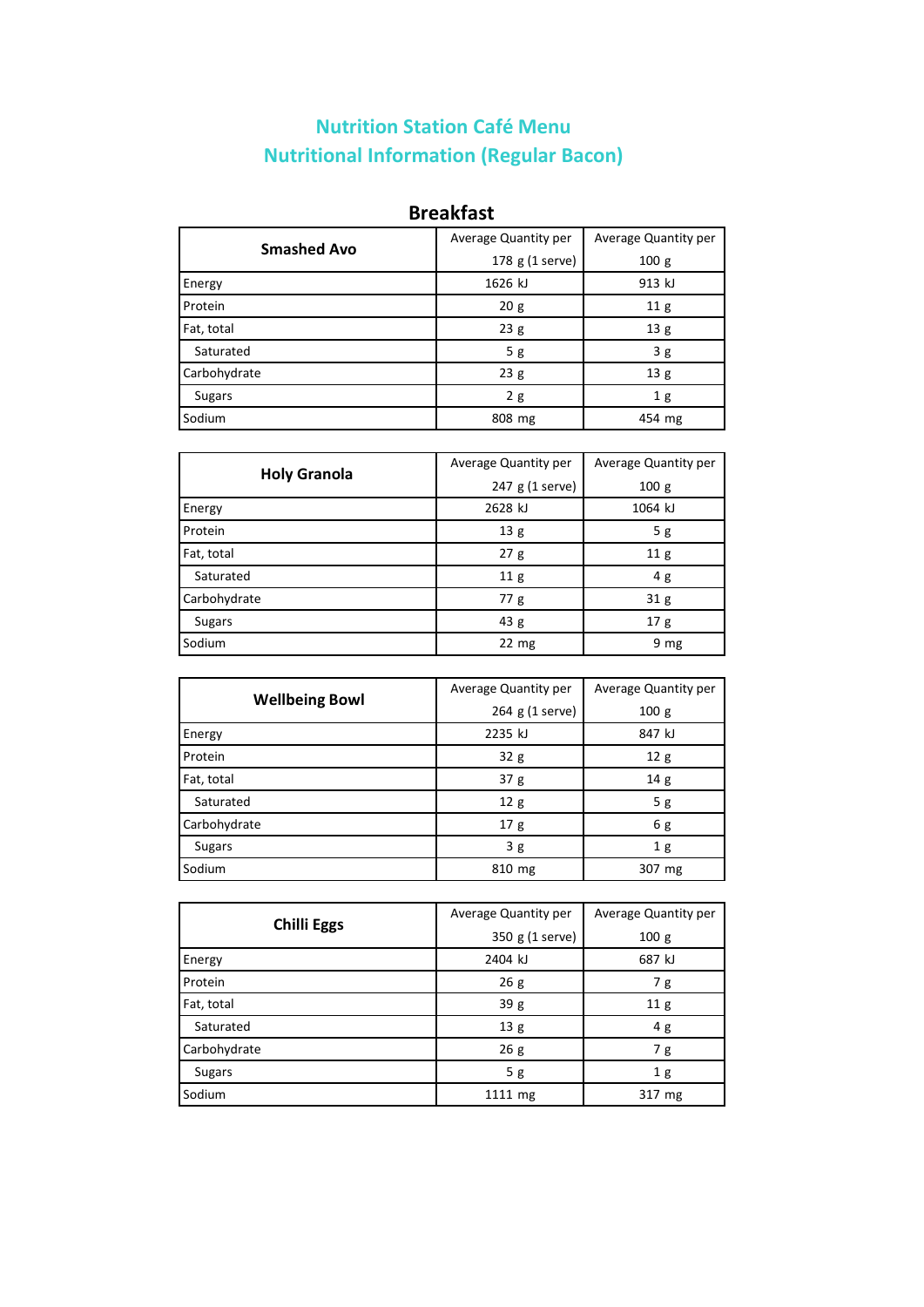| <b>Coconut waffles</b> | Average Quantity per | Average Quantity per |
|------------------------|----------------------|----------------------|
|                        | 458 g (1 serve)      | 100g                 |
| Energy                 | 5713 kJ              | 1247 kJ              |
| Protein                | 22g                  | 5g                   |
| Fat, total             | 84 <sub>g</sub>      | 18 g                 |
| Saturated              | 69 g                 | 15g                  |
| Carbohydrate           | 124 <sub>g</sub>     | 27g                  |
| Sugars                 | 56 $g$               | 12g                  |
| Sodium                 | 472 mg               | $103$ mg             |

| <b>Corn &amp; Zucchini Fritters</b> | Average Quantity per | Average Quantity per |
|-------------------------------------|----------------------|----------------------|
|                                     | 537 g (1 serve)      | 100g                 |
| Energy                              | 2812 kJ              | 524 kJ               |
| Protein                             | 26g                  | 5g                   |
| Fat, total                          | 18 <sub>g</sub>      | 3g                   |
| Saturated                           | 2g                   | 0 <sub>g</sub>       |
| Carbohydrate                        | 92 g                 | 17 <sub>g</sub>      |
| <b>Sugars</b>                       | 16 g                 | 3g                   |
| Sodium                              | 2010 mg              | 374 mg               |

| <b>Breakfast Wrap</b> | Average Quantity per | Average Quantity per |
|-----------------------|----------------------|----------------------|
|                       | 341 g (1 serve)      | 100g                 |
| Energy                | 2543 kJ              | 746 kJ               |
| Protein               | 29g                  | 9 g                  |
| Fat, total            | 33 g                 | 10 <sub>g</sub>      |
| Saturated             | 14 <sub>g</sub>      | 4g                   |
| Carbohydrate          | 45g                  | 13 g                 |
| <b>Sugars</b>         | 7g                   | 2g                   |
| Sodium                | 1068 mg              | 313 mg               |

|                      | Average Quantity per | Average Quantity per |
|----------------------|----------------------|----------------------|
| <b>Healthy Benny</b> | 282 g (1 serve)      | 100g                 |
| Energy               | 3397 kJ              | 1205 kJ              |
| Protein              | 39 g                 | 14 <sub>g</sub>      |
| Fat, total           | 62g                  | 22g                  |
| Saturated            | 17 <sub>g</sub>      | 6g                   |
| Carbohydrate         | 24g                  | 9 g                  |
| <b>Sugars</b>        | 3g                   | 1 <sub>g</sub>       |
| Sodium               | 2232 mg              | 791 mg               |

| <b>Acai Bowl</b> | Average Quantity per | Average Quantity per |
|------------------|----------------------|----------------------|
|                  | 322 g (1 serve)      | 100 g                |
| Energy           | 1807 kJ              | 561 kJ               |
| Protein          | 6g                   | 2g                   |
| Fat, total       | 14 g                 | 4g                   |
| Saturated        | 8 g                  | 2g                   |
| Carbohydrate     | 70 g                 | 22g                  |
| <b>Sugars</b>    | 44 g                 | 14g                  |
| Sodium           | 7 mg                 | 2 mg                 |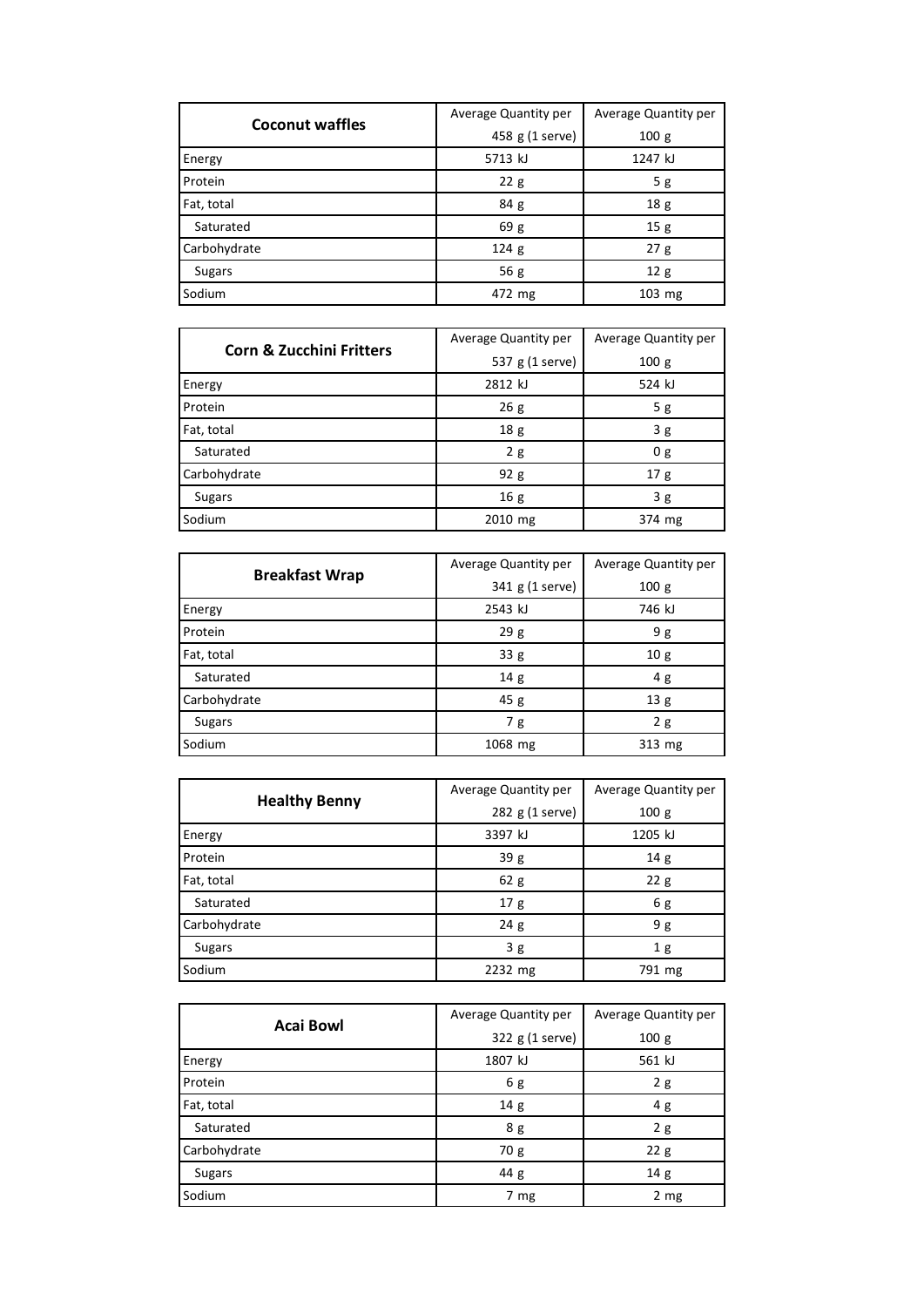| <b>Protein Pancakes</b> | Average Quantity per | Average Quantity per |
|-------------------------|----------------------|----------------------|
|                         | 252 g (1 serve)      | 100g                 |
| Energy                  | 3031 kJ              | 1203 kJ              |
| Protein                 | 45g                  | 18 <sub>g</sub>      |
| Fat, total              | 9g                   | 4g                   |
| Saturated               | 3g                   | 1 <sub>g</sub>       |
| Carbohydrate            | 110g                 | 44 g                 |
| Sugars                  | 62 g                 | 25g                  |
| Sodium                  | 1752 mg              | 695 mg               |

|                      | Average Quantity per | Average Quantity per |
|----------------------|----------------------|----------------------|
| <b>Big Breakfast</b> | 520 g (1 serve)      | 100g                 |
| Energy               | 3791 kJ              | 729 kJ               |
| Protein              | 52g                  | 10g                  |
| Fat, total           | 65g                  | 13 g                 |
| Saturated            | 24g                  | 5g                   |
| Carbohydrate         | 26g                  | 5g                   |
| <b>Sugars</b>        | 3g                   | 1 <sub>g</sub>       |
| Sodium               | 2843 mg              | 547 mg               |

| <b>Omelette</b> | Average Quantity per | Average Quantity per |
|-----------------|----------------------|----------------------|
|                 | 207 g (1 serve)      | 100 g                |
| Energy          | 1132 kJ              | 547 kJ               |
| Protein         | 17 <sub>g</sub>      | 8 g                  |
| Fat, total      | 11 <sub>g</sub>      | 5g                   |
| Saturated       | 3g                   | 1 <sub>g</sub>       |
| Carbohydrate    | 24g                  | 12g                  |
| <b>Sugars</b>   | 4 g                  | 2g                   |
| Sodium          | 406 mg               | 196 mg               |

|                         | Average Quantity per | Average Quantity per |
|-------------------------|----------------------|----------------------|
| <b>Breakfast Burger</b> | 152 g (1 serve)      | 100 <sub>g</sub>     |
| Energy                  | 2057 kJ              | 1353 kJ              |
| Protein                 | 28g                  | 18 g                 |
| Fat, total              | 28g                  | 18 <sub>g</sub>      |
| Saturated               | 12 <sub>g</sub>      | 8 g                  |
| Carbohydrate            | 32g                  | 21 <sub>g</sub>      |
| Sugars                  | 7g                   | 5g                   |
| Sodium                  | 1254 mg              | 825 mg               |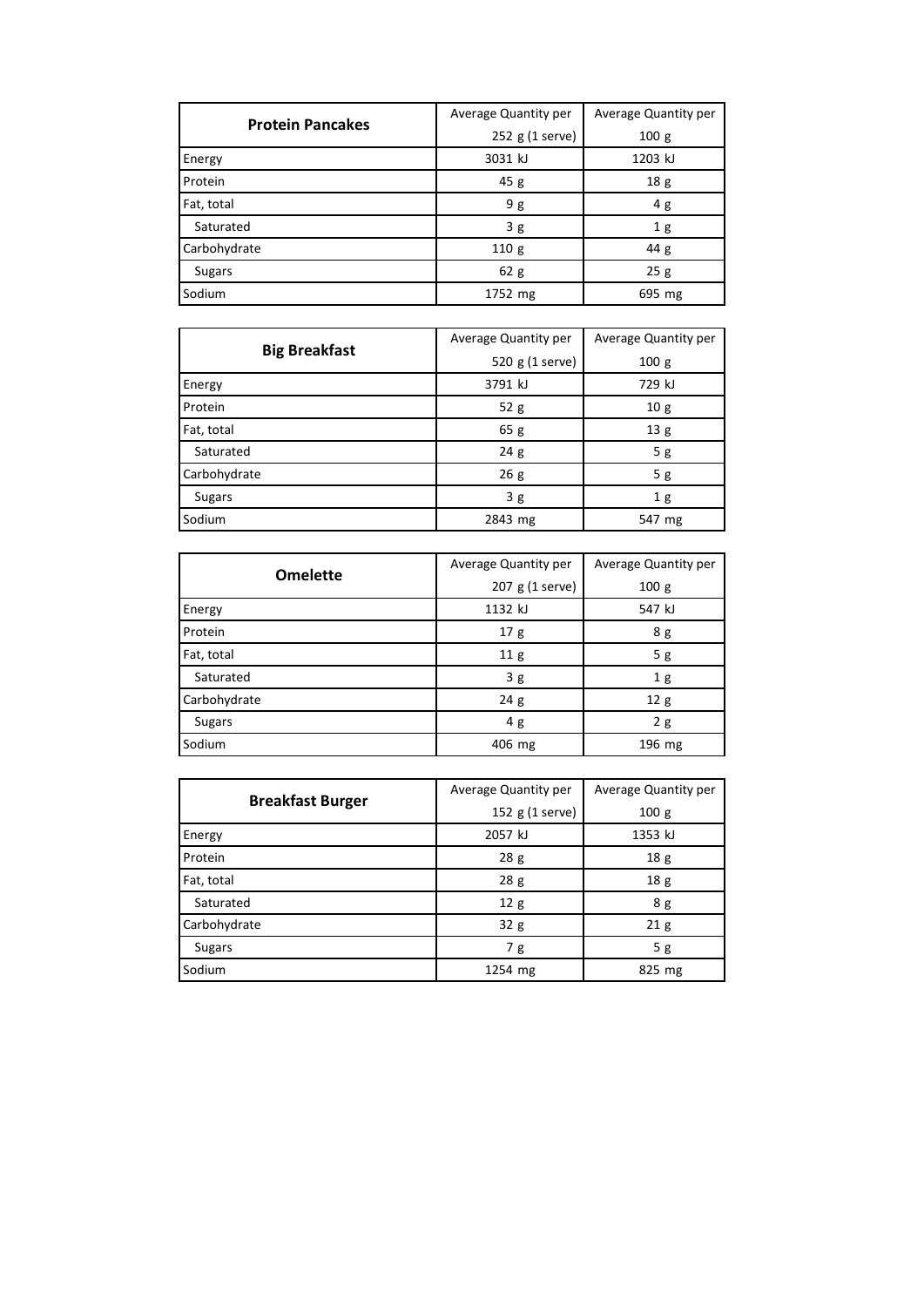#### **CYO Breakfast**

| <b>Bacon</b>  | Average Quantity per | Average Quantity per |
|---------------|----------------------|----------------------|
|               | 150 g (1 serve)      | 100g                 |
| Energy        | 1545 kJ              | 1030 kJ              |
| Protein       | 23g                  | 15g                  |
| Fat, total    | 31 <sub>g</sub>      | 21 <sub>g</sub>      |
| Saturated     | 12 <sub>g</sub>      | 8 g                  |
| Carbohydrate  | 2g                   | 1 <sub>g</sub>       |
| <b>Sugars</b> | 2g                   | 1 <sub>g</sub>       |
| Sodium        | 1545 mg              | 1030 mg              |

| <b>Eggs (2)</b> | Average Quantity per | Average Quantity per |
|-----------------|----------------------|----------------------|
|                 | 88 g (1 serve)       | 100 g                |
| Energy          | 468 kJ               | 532 kJ               |
| Protein         | 11 <sub>g</sub>      | 13 g                 |
| Fat, total      | 7g                   | 8 g                  |
| Saturated       | 2g                   | 2g                   |
| Carbohydrate    | 0 g                  | 0 <sub>g</sub>       |
| <b>Sugars</b>   | 0g                   | 0g                   |
| Sodium          | 132 mg               | 150 mg               |

| <b>Smoked Salmon</b> | Average Quantity per | Average Quantity per |
|----------------------|----------------------|----------------------|
|                      | 50 g (1 serve)       | 100 <sub>g</sub>     |
| Energy               | 457 kJ               | 914 kJ               |
| Protein              | 4 g                  | 8 g                  |
| Fat, total           | 1 <sub>g</sub>       | 2g                   |
| Saturated            | 0 <sub>g</sub>       | 0 <sub>g</sub>       |
| Carbohydrate         | 20g                  | 40 <sub>g</sub>      |
| <b>Sugars</b>        | 0g                   | 0g                   |
| Sodium               | $273$ mg             | 546 mg               |

|                 | Average Quantity per | Average Quantity per |
|-----------------|----------------------|----------------------|
| <b>Mushroom</b> | 165 g (1 serve)      | 100 g                |
| Energy          | 401 kJ               | 243 kJ               |
| Protein         | 4 g                  | 2g                   |
| Fat, total      | 8 g                  | 5g                   |
| Saturated       | 1 <sub>g</sub>       | 1 <sub>g</sub>       |
| Carbohydrate    | 2g                   | 1 <sub>g</sub>       |
| <b>Sugars</b>   | 0 <sub>g</sub>       | 0 g                  |
| Sodium          | 317 mg               | 192 mg               |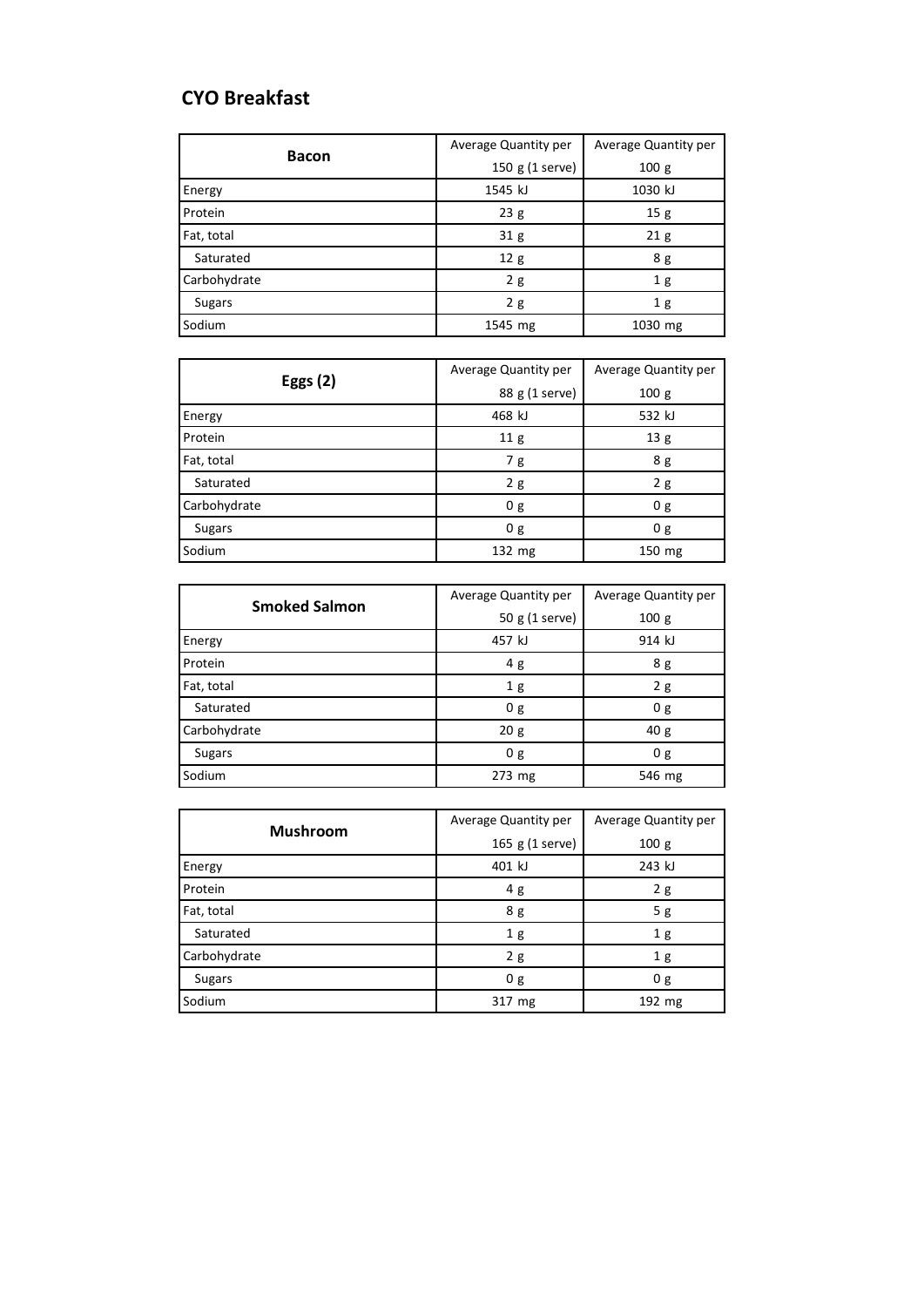| <b>Miche Sourdough</b> | Average Quantity per | Average Quantity per |
|------------------------|----------------------|----------------------|
|                        | 50 g (1 serve)       | 100g                 |
| Energy                 | 457 kJ               | 914 kJ               |
| Protein                | 4g                   | 8 g                  |
| Fat, total             | 1 <sub>g</sub>       | 2g                   |
| Saturated              | 0 <sub>g</sub>       | 0 <sub>g</sub>       |
| Carbohydrate           | 20 <sub>g</sub>      | 40 <sub>g</sub>      |
| Sugars                 | 0 g                  | 0 g                  |
| Sodium                 | 273 mg               | 546 mg               |

| Avocado       | Average Quantity per | Average Quantity per |
|---------------|----------------------|----------------------|
|               | 40 g (1 serve)       | 100 g                |
| Energy        | 231 kJ               | 578 kJ               |
| Protein       | 1 <sub>g</sub>       | 3g                   |
| Fat, total    | 6g                   | 15 g                 |
| Saturated     | 1 <sub>g</sub>       | 3g                   |
| Carbohydrate  | 1 <sub>g</sub>       | 3g                   |
| <b>Sugars</b> | 0 g                  | 0 g                  |
| Sodium        | 3 mg                 | 8 mg                 |

| <b>Corn &amp; Zucchini Fritters</b> | Average Quantity per | Average Quantity per |
|-------------------------------------|----------------------|----------------------|
|                                     | $230 g (1$ serve)    | 100g                 |
| Energy                              | 1139 kJ              | 495 kJ               |
| Protein                             | 11 <sub>g</sub>      | 5g                   |
| Fat, total                          | 6 g                  | 3g                   |
| Saturated                           | 1 <sub>g</sub>       | 0 <sub>g</sub>       |
| Carbohydrate                        | 39g                  | 17 <sub>g</sub>      |
| <b>Sugars</b>                       | 6 g                  | 3g                   |
| Sodium                              | 897 mg               | 390 mg               |

| Spinach       | Average Quantity per | Average Quantity per |
|---------------|----------------------|----------------------|
|               | 40 g (1 serve)       | 100 g                |
| Energy        | 27 kJ                | 68 kJ                |
| Protein       | 1 <sub>g</sub>       | 3g                   |
| Fat, total    | 0 <sub>g</sub>       | 0 g                  |
| Saturated     | 0 g                  | 0 g                  |
| Carbohydrate  | 0g                   | 0 g                  |
| <b>Sugars</b> | 0 <sub>g</sub>       | 0 g                  |
| Sodium        | 36 mg                | 90 mg                |

| <b>Tahini dressing</b> | Average Quantity per | Average Quantity per |
|------------------------|----------------------|----------------------|
|                        | 40 g (1 serve)       | 100g                 |
| Energy                 | 315 kJ               | 788 kJ               |
| Protein                | 2g                   | 5g                   |
| Fat, total             | 7 g                  | 18 g                 |
| Saturated              | 5 g                  | 13 g                 |
| Carbohydrate           | 3g                   | 8 g                  |
| <b>Sugars</b>          | 0 <sub>g</sub>       | 0 <sub>g</sub>       |
| Sodium                 | 146 mg               | 365 mg               |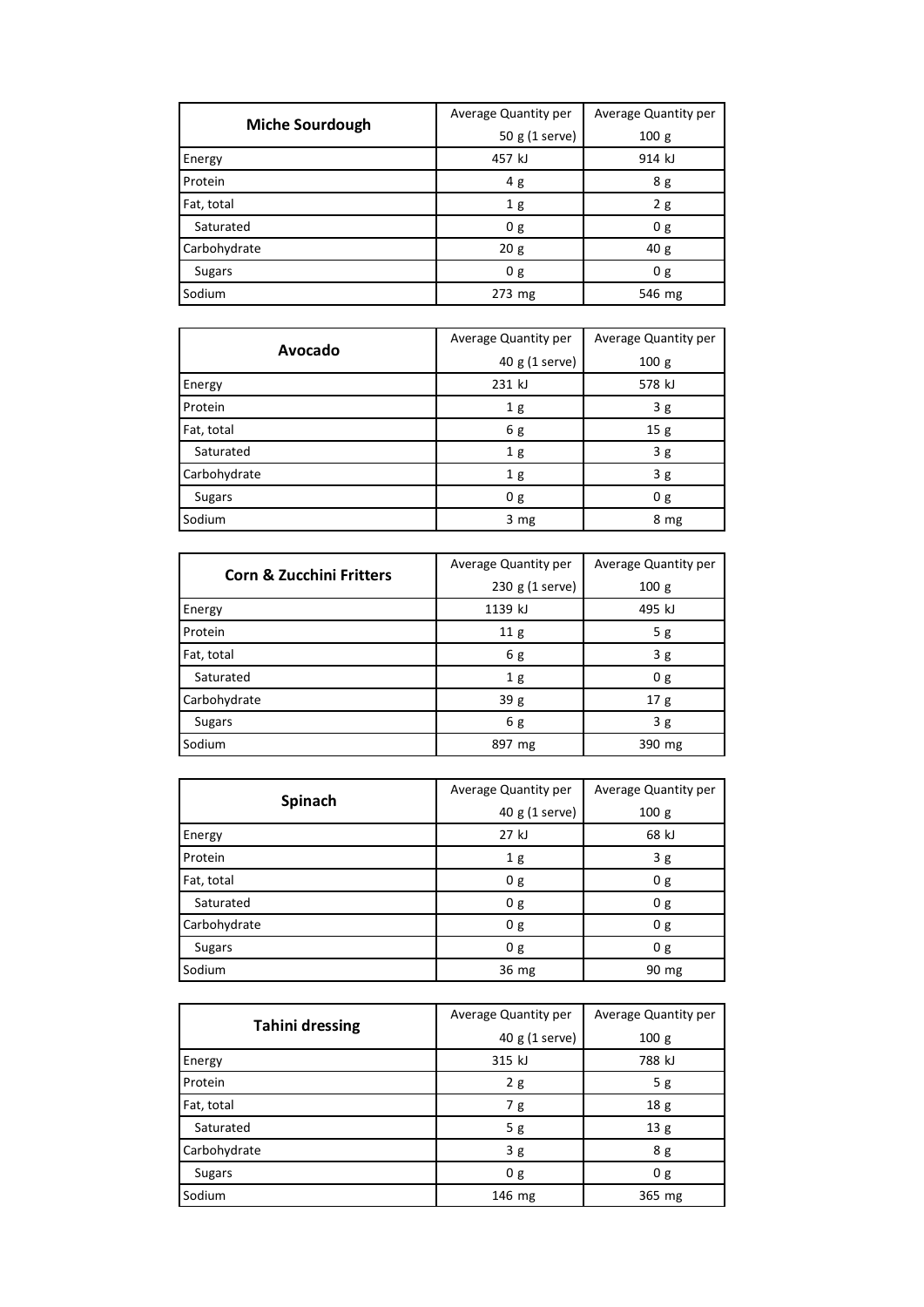| <b>Halloumi</b> | Average Quantity per | Average Quantity per |
|-----------------|----------------------|----------------------|
|                 | 40 g (1 serve)       | 100 <sub>g</sub>     |
| Energy          | 544 kJ               | 1360 kJ              |
| Protein         | 9 g                  | 23g                  |
| Fat, total      | 11 <sub>g</sub>      | 28 g                 |
| Saturated       | 7g                   | 18 <sub>g</sub>      |
| Carbohydrate    | 0g                   | 0 <sub>g</sub>       |
| <b>Sugars</b>   | 0g                   | 0 g                  |
| Sodium          | 440 mg               | 1100 mg              |

| <b>Beetroot Hummus</b> | Average Quantity per | Average Quantity per |
|------------------------|----------------------|----------------------|
|                        | 40 g (1 serve)       | 100g                 |
| Energy                 | 352 kJ               | 880 kJ               |
| Protein                | 1 <sub>g</sub>       | 3g                   |
| Fat, total             | 6g                   | 15g                  |
| Saturated              | 1 <sub>g</sub>       | 3g                   |
| Carbohydrate           | 6 g                  | 15g                  |
| <b>Sugars</b>          | 5 g                  | 13g                  |
| Sodium                 | 306 mg               | 765 mg               |

| Kale, Tomato & Onion | Average Quantity per | Average Quantity per |
|----------------------|----------------------|----------------------|
|                      | 70 g (1 serve)       | 100g                 |
| Energy               | 99 kJ                | 141 kJ               |
| Protein              | 2g                   | 3g                   |
| Fat, total           | 0 g                  | 0 g                  |
| Saturated            | 0 <sub>g</sub>       | 0 <sub>g</sub>       |
| Carbohydrate         | 3g                   | 4 g                  |
| <b>Sugars</b>        | 2g                   | 3g                   |
| Sodium               | 16 <sub>mg</sub>     | $23 \text{ mg}$      |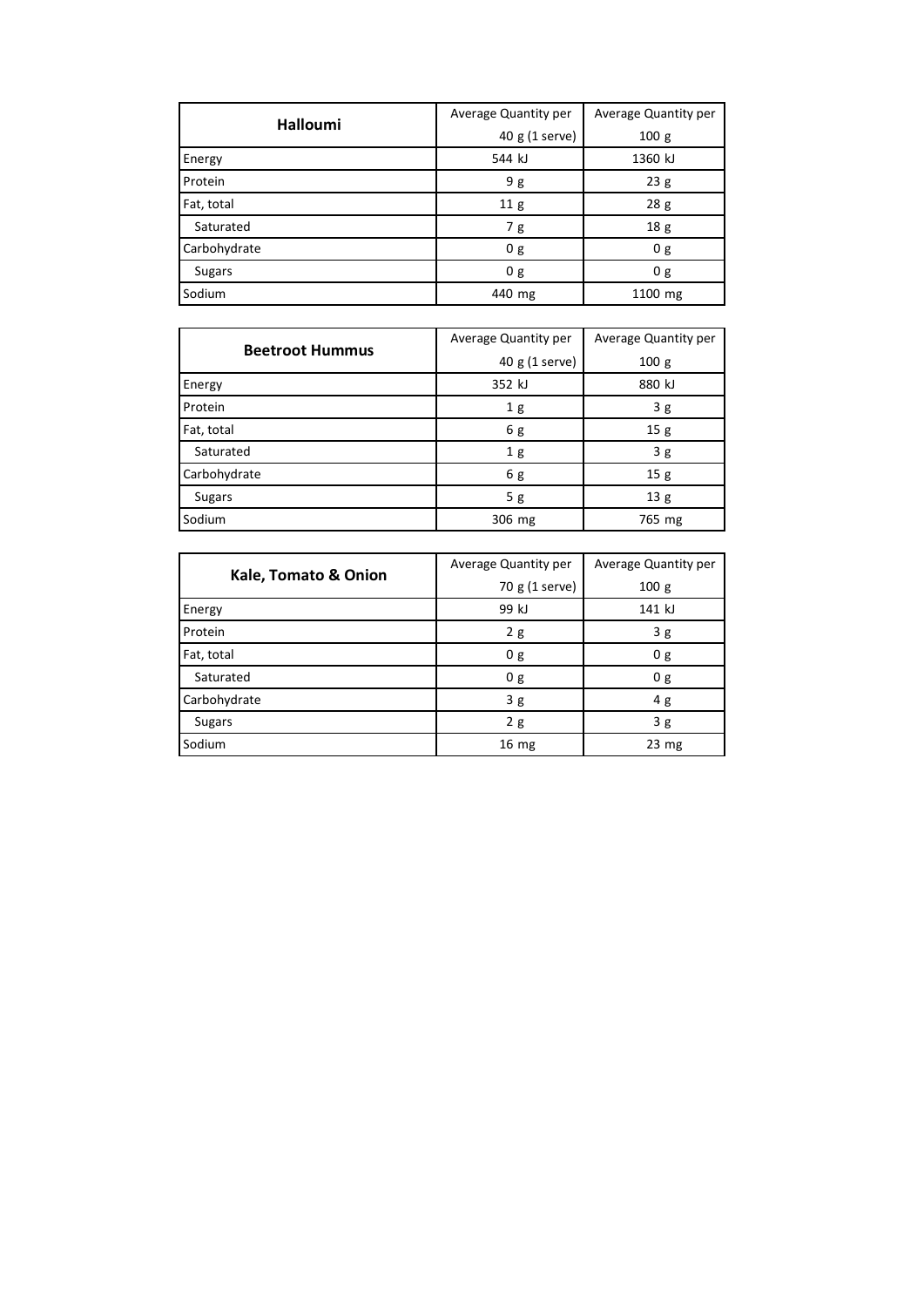# **Wraps & Burgers**

| <b>Chipotle Chicken Wrap</b> | Average Quantity per | Average Quantity per |
|------------------------------|----------------------|----------------------|
|                              | 361 g (1 serve)      | 100g                 |
| Energy                       | 3183 kJ              | 882 kJ               |
| Protein                      | 34 <sub>g</sub>      | 9 g                  |
| Fat, total                   | 49 g                 | 14g                  |
| Saturated                    | 9g                   | 2g                   |
| Carbohydrate                 | 44 g                 | 12g                  |
| Sugars                       | 5g                   | 1g                   |
| Sodium                       | 1006 mg              | 279 mg               |

| <b>Steak Wrap</b> | Average Quantity per | Average Quantity per |
|-------------------|----------------------|----------------------|
|                   | 361 g (1 serve)      | 100 g                |
| Energy            | 2893 kJ              | 801 kJ               |
| Protein           | 40 <sub>g</sub>      | 11 <sub>g</sub>      |
| Fat, total        | 36g                  | 10 <sub>g</sub>      |
| Saturated         | 7 g                  | 2g                   |
| Carbohydrate      | 50g                  | 14g                  |
| <b>Sugars</b>     | 11 <sub>g</sub>      | 3g                   |
| Sodium            | 906 mg               | 251 mg               |

|                     | Average Quantity per | Average Quantity per |
|---------------------|----------------------|----------------------|
| <b>Falafel Wrap</b> | 386 g (1 serve)      | 100g                 |
| Energy              | 3365 kJ              | 872 kJ               |
| Protein             | 24g                  | 6 g                  |
| Fat, total          | 41 <sub>g</sub>      | 11 <sub>g</sub>      |
| Saturated           | 7 g                  | 2g                   |
| Carbohydrate        | 83 g                 | 22g                  |
| <b>Sugars</b>       | 12 <sub>g</sub>      | 3g                   |
| Sodium              | 1408 mg              | 365 mg               |

|                         | Average Quantity per | Average Quantity per |
|-------------------------|----------------------|----------------------|
| <b>The Crispy Chook</b> | 311 g (1 serve)      | 100g                 |
| Energy                  | 2544 kJ              | 818 kJ               |
| Protein                 | 34 g                 | 11 g                 |
| Fat, total              | 29g                  | 9 g                  |
| Saturated               | 4g                   | 1 <sub>g</sub>       |
| Carbohydrate            | 50g                  | 16 <sub>g</sub>      |
| <b>Sugars</b>           | 14 <sub>g</sub>      | 5g                   |
| Sodium                  | 902 mg               | 290 mg               |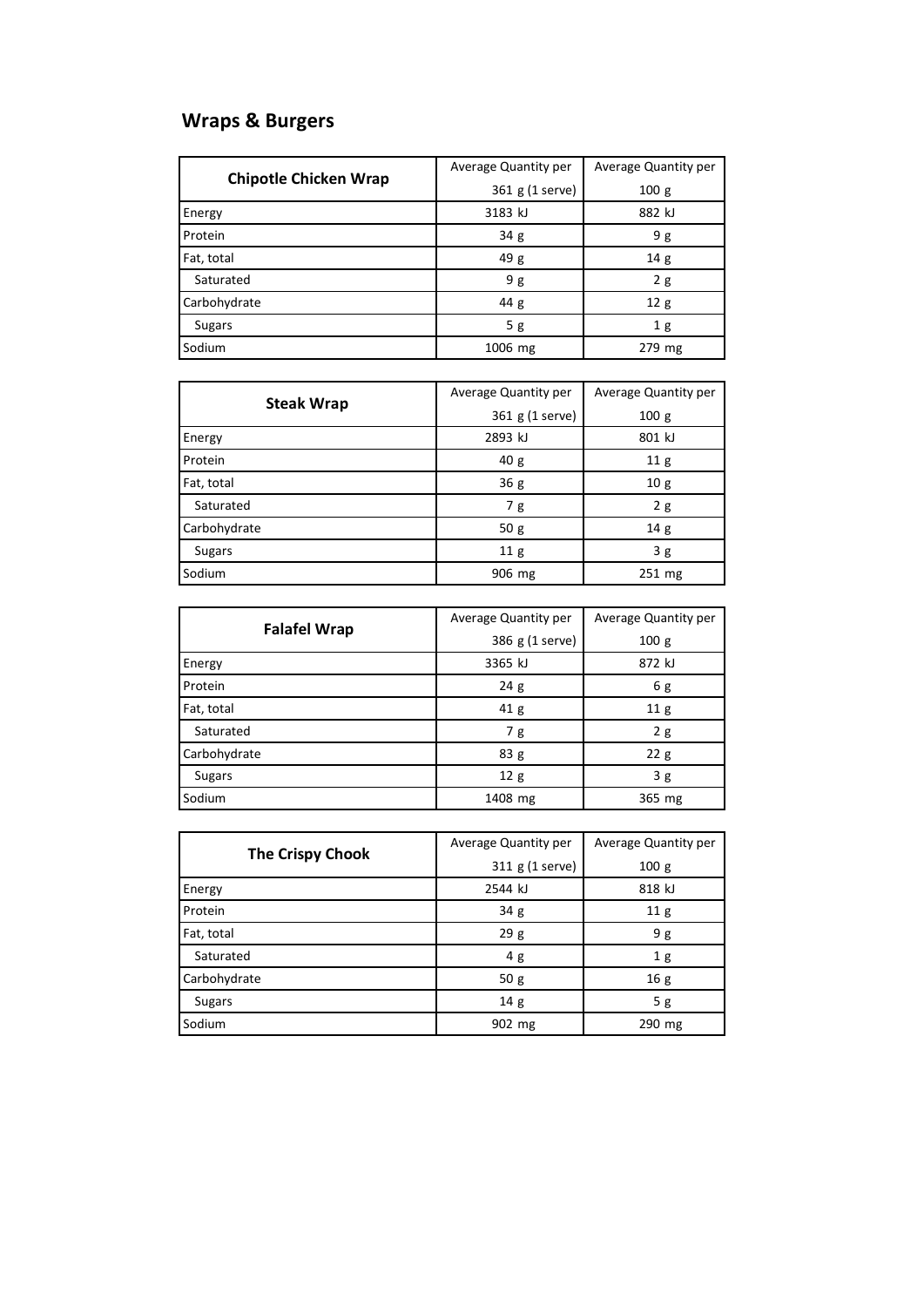| <b>Chief Beef Burger</b> | Average Quantity per | Average Quantity per |
|--------------------------|----------------------|----------------------|
|                          | 271 g (1 serve)      | 100g                 |
| Energy                   | 3063 kJ              | 1130 kJ              |
| Protein                  | 45 g                 | 17 <sub>g</sub>      |
| Fat, total               | 44 g                 | 16 <sub>g</sub>      |
| Saturated                | 11 <sub>g</sub>      | 4g                   |
| Carbohydrate             | 37 <sub>g</sub>      | 14g                  |
| Sugars                   | 10g                  | 4 g                  |
| Sodium                   | 809 mg               | 299 mg               |

| Simply chicken burger | Average Quantity per | Average Quantity per |
|-----------------------|----------------------|----------------------|
|                       | $221$ g (1 serve)    | 100 g                |
| Energy                | 2470 kJ              | 1118 kJ              |
| Protein               | 32g                  | 14g                  |
| Fat, total            | 34 <sub>g</sub>      | 15g                  |
| Saturated             | 4g                   | 2g                   |
| Carbohydrate          | 39g                  | 18 <sub>g</sub>      |
| <b>Sugars</b>         | 11 <sub>g</sub>      | 5g                   |
| Sodium                | 1155 mg              | 523 mg               |

| <b>Veggie Burger</b> | Average Quantity per | Average Quantity per |
|----------------------|----------------------|----------------------|
|                      | 351 g (1 serve)      | 100 g                |
| Energy               | 2799 kJ              | 797 kJ               |
| Protein              | 19 <sub>g</sub>      | 5g                   |
| Fat, total           | 29g                  | 8 g                  |
| Saturated            | 4g                   | 1 <sub>g</sub>       |
| Carbohydrate         | 79 g                 | 23g                  |
| <b>Sugars</b>        | 19 g                 | 5g                   |
| Sodium               | 1608 mg              | 458 mg               |

### **Salads**

| <b>Chicken Avo Salad</b> | Average Quantity per | Average Quantity per |
|--------------------------|----------------------|----------------------|
|                          | 362 g (1 serve)      | 100g                 |
| Energy                   | 2777 kJ              | 767 kJ               |
| Protein                  | 32g                  | 9 g                  |
| Fat, total               | 51 <sub>g</sub>      | 14g                  |
| Saturated                | 7g                   | 2g                   |
| Carbohydrate             | 19 g                 | 5g                   |
| <b>Sugars</b>            | 8g                   | 2g                   |
| Sodium                   | 1073 mg              | 296 mg               |

| <b>Vegan Bowl</b> | Average Quantity per | Average Quantity per |
|-------------------|----------------------|----------------------|
|                   | 432 g (1 serve)      | 100g                 |
| Energy            | 1632 kJ              | 378 kJ               |
| Protein           | 13 <sub>g</sub>      | 3g                   |
| Fat, total        | 23g                  | 5g                   |
| Saturated         | 8 g                  | 2g                   |
| Carbohydrate      | 28 g                 | 6g                   |
| <b>Sugars</b>     | 9g                   | 2g                   |
| Sodium            | 463 mg               | 107 mg               |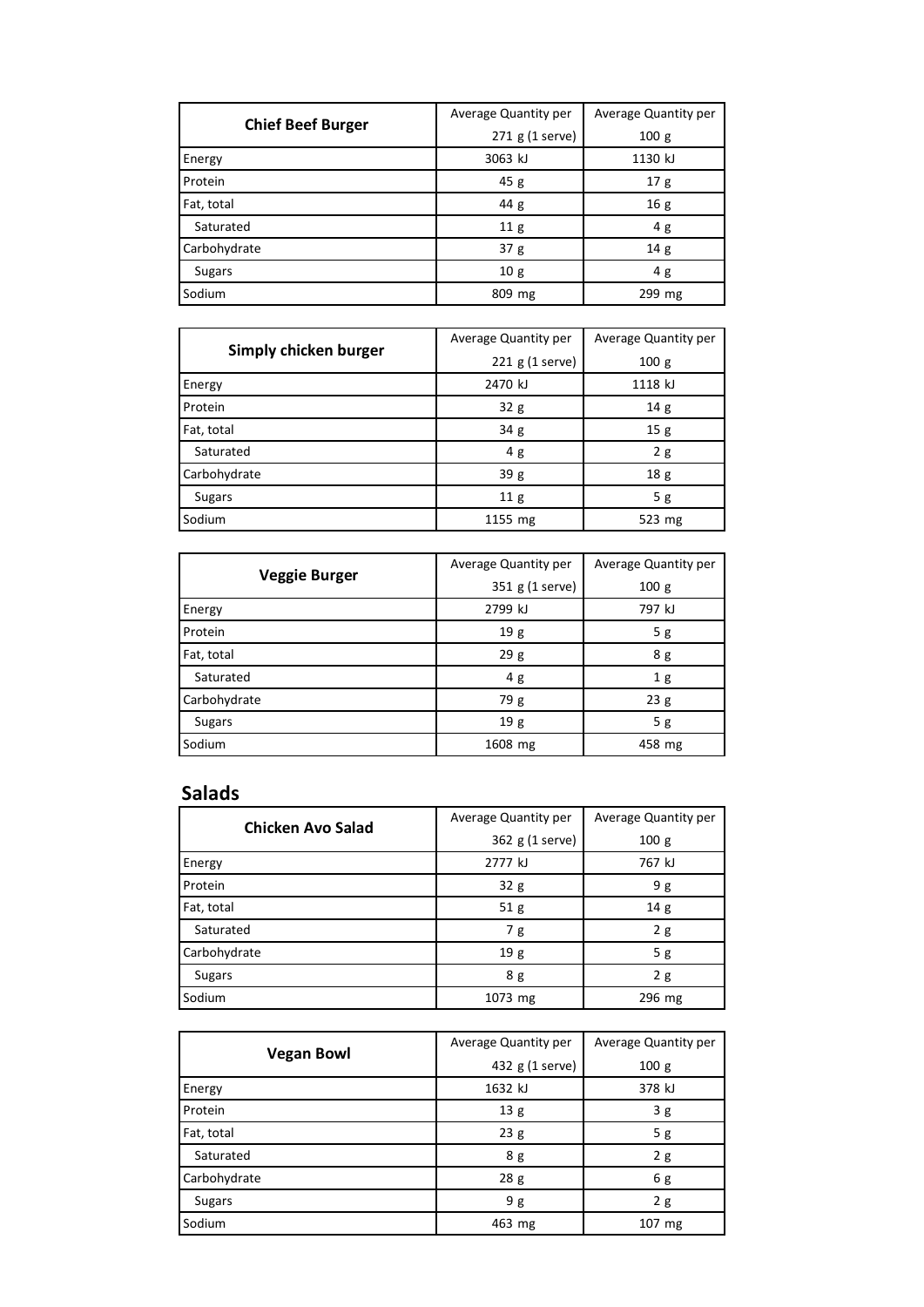|                            | Average Quantity per | Average Quantity per |
|----------------------------|----------------------|----------------------|
| <b>Crispy Chicken Slaw</b> | 347 g (1 serve)      | 100g                 |
| Energy                     | 1289 kJ              | 371 kJ               |
| Protein                    | 28g                  | 8 g                  |
| Fat, total                 | 8g                   | 2g                   |
| Saturated                  | 2g                   | 1 <sub>g</sub>       |
| Carbohydrate               | 25g                  | 7g                   |
| Sugars                     | 9 g                  | 3g                   |
| Sodium                     | 739 mg               | $213$ mg             |

| <b>Nourish Plate</b> | Average Quantity per | Average Quantity per |
|----------------------|----------------------|----------------------|
|                      | 385 g (1 serve)      | 100 g                |
| Energy               | 2936 kJ              | 763 kJ               |
| Protein              | 24g                  | 6g                   |
| Fat, total           | 23g                  | 6 g                  |
| Saturated            | 4g                   | 1 <sub>g</sub>       |
| Carbohydrate         | 98 <sub>g</sub>      | 25g                  |
| <b>Sugars</b>        | 10g                  | 3g                   |
| Sodium               | 1123 mg              | 292 mg               |

### **CYO**

| Protein |  |  |  |  |
|---------|--|--|--|--|
|         |  |  |  |  |

| <b>Garlic Herb Chicken Breast</b> | Average Quantity per | Average Quantity per |  |
|-----------------------------------|----------------------|----------------------|--|
|                                   | 100 g (1 serve)      | 100 <sub>g</sub>     |  |
| Energy                            | 673 kJ               | 673 kJ               |  |
| Protein                           | 24g                  | 24g                  |  |
| Fat, total                        | 2g                   | 2g                   |  |
| Saturated                         | 1 <sub>g</sub>       | 1 <sub>g</sub>       |  |
| Carbohydrate                      | 11 <sub>g</sub>      | 11 <sub>g</sub>      |  |
| <b>Sugars</b>                     | 1 <sub>g</sub>       | 1 <sub>g</sub>       |  |
| Sodium                            | 200 mg               | 200 mg               |  |

|                               | Average Quantity per | Average Quantity per |  |
|-------------------------------|----------------------|----------------------|--|
| <b>Chipotle Chicken Thigh</b> | 100 g (1 serve)      | 100g                 |  |
| Energy                        | 676 kJ               | 676 kJ               |  |
| Protein                       | 24g                  | 24g                  |  |
| Fat, total                    | 7 g                  | 7 g                  |  |
| Saturated                     | 2g                   | 2g                   |  |
| Carbohydrate                  | 2g                   | 2g                   |  |
| Sugars                        | 1 <sub>g</sub>       | 1 <sub>g</sub>       |  |
| Sodium                        | 346 mg               | 346 mg               |  |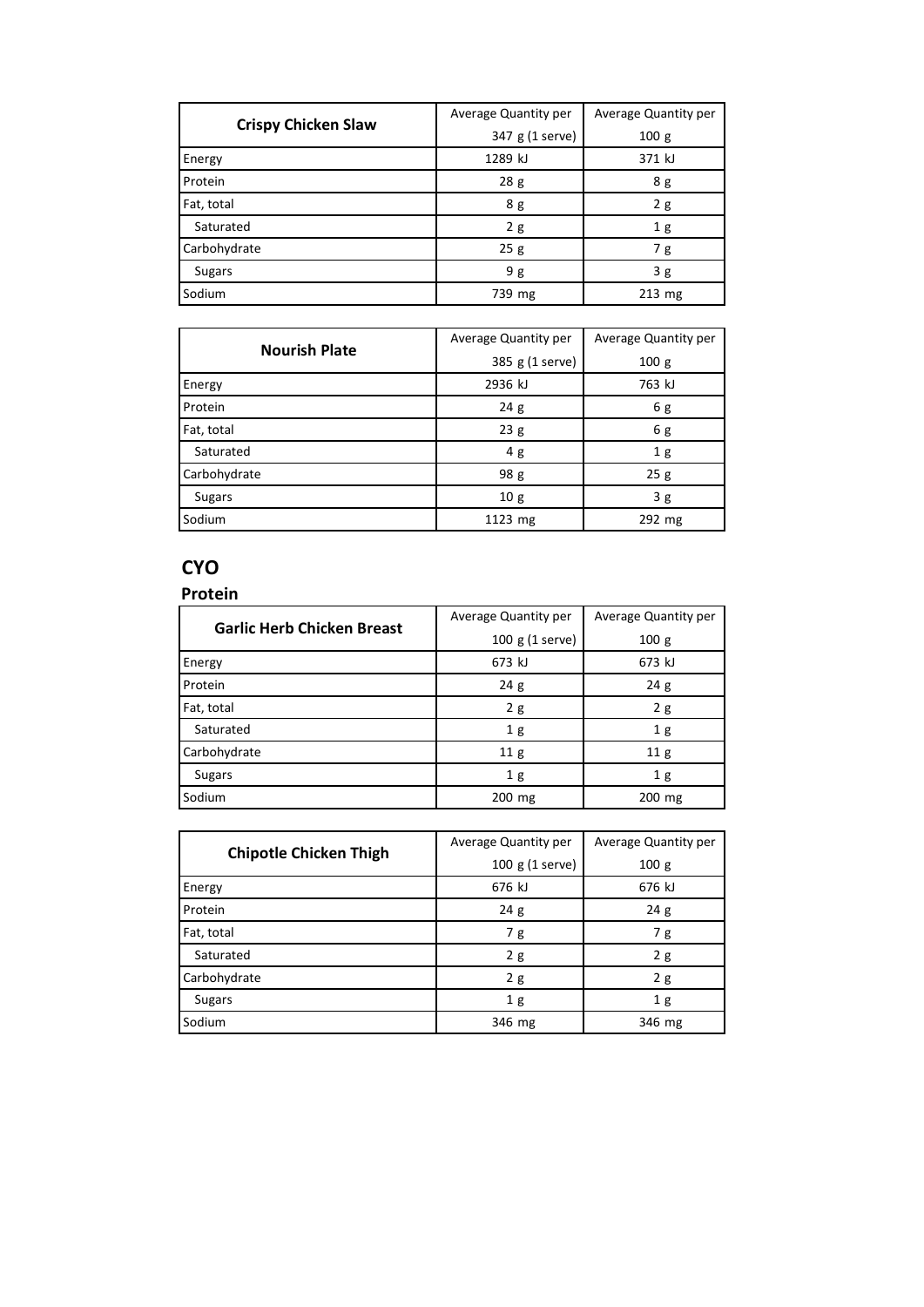| <b>Quinoa Crusted Tenderloins</b> | Average Quantity per | Average Quantity per |  |
|-----------------------------------|----------------------|----------------------|--|
|                                   | 100 g (1 serve)      | 100g                 |  |
| Energy                            | 673 kJ               | 673 kJ               |  |
| Protein                           | 24g                  | 24g                  |  |
| Fat, total                        | 2g                   | 2g                   |  |
| Saturated                         | 1 <sub>g</sub>       | 1 <sub>g</sub>       |  |
| Carbohydrate                      | 11 <sub>g</sub>      | 11 <sub>g</sub>      |  |
| Sugars                            | 1 <sub>g</sub>       | 1 <sub>g</sub>       |  |
| Sodium                            | 200 mg               | 200 mg               |  |

| <b>Rosemary Beef Rump</b> | Average Quantity per | Average Quantity per |  |
|---------------------------|----------------------|----------------------|--|
|                           | 100 g (1 serve)      | 100 <sub>g</sub>     |  |
| Energy                    | 823 kJ               | 823 kJ               |  |
| Protein                   | 30 <sub>g</sub>      | 30 <sub>g</sub>      |  |
| Fat, total                | 9g                   | 9 g                  |  |
| Saturated                 | 2g                   | 2g                   |  |
| Carbohydrate              | 0 <sub>g</sub>       | 0 g                  |  |
| <b>Sugars</b>             | 0g                   | 0g                   |  |
| Sodium                    | 226 mg               | 226 mg               |  |

| <b>Salmon Fillet</b> | Average Quantity per | Average Quantity per |  |
|----------------------|----------------------|----------------------|--|
|                      | 100 g (1 serve)      | 100g                 |  |
| Energy               | 1215 kJ              | 1215 kJ              |  |
| Protein              | 25g                  | 25g                  |  |
| Fat, total           | 22g                  | 22g                  |  |
| Saturated            | 2g                   | 2g                   |  |
| Carbohydrate         | 1 <sub>g</sub>       | 1 <sub>g</sub>       |  |
| <b>Sugars</b>        | 1 <sub>g</sub>       | 1 <sub>g</sub>       |  |
| Sodium               | $225$ mg             | $225$ mg             |  |

| <b>Barramundi Fillet</b> | Average Quantity per | Average Quantity per |  |
|--------------------------|----------------------|----------------------|--|
|                          | 100 g (1 serve)      | 100g                 |  |
| Energy                   | 505 kJ               | 505 kJ               |  |
| Protein                  | 22g                  | 22g                  |  |
| Fat, total               | 3g                   | 3g                   |  |
| Saturated                | 1 <sub>g</sub>       | 1 <sub>g</sub>       |  |
| Carbohydrate             | 1 <sub>g</sub>       | 1 <sub>g</sub>       |  |
| <b>Sugars</b>            | 1 <sub>g</sub>       | 1 <sub>g</sub>       |  |
| Sodium                   | 104 mg               | 104 mg               |  |

| <b>Beetroot Falafel</b> | Average Quantity per | Average Quantity per |  |
|-------------------------|----------------------|----------------------|--|
|                         | $100 g (1$ serve)    | 100g                 |  |
| Energy                  | 1225 kJ              | 1225 kJ              |  |
| Protein                 | 13 <sub>g</sub>      | 13 <sub>g</sub>      |  |
| Fat, total              | 13 g                 | 13 <sub>g</sub>      |  |
| Saturated               | 2g                   | 2g                   |  |
| Carbohydrate            | 33 g                 | 33 g                 |  |
| <b>Sugars</b>           | 2g                   | 2g                   |  |
| Sodium                  | 566 mg               | 566 mg               |  |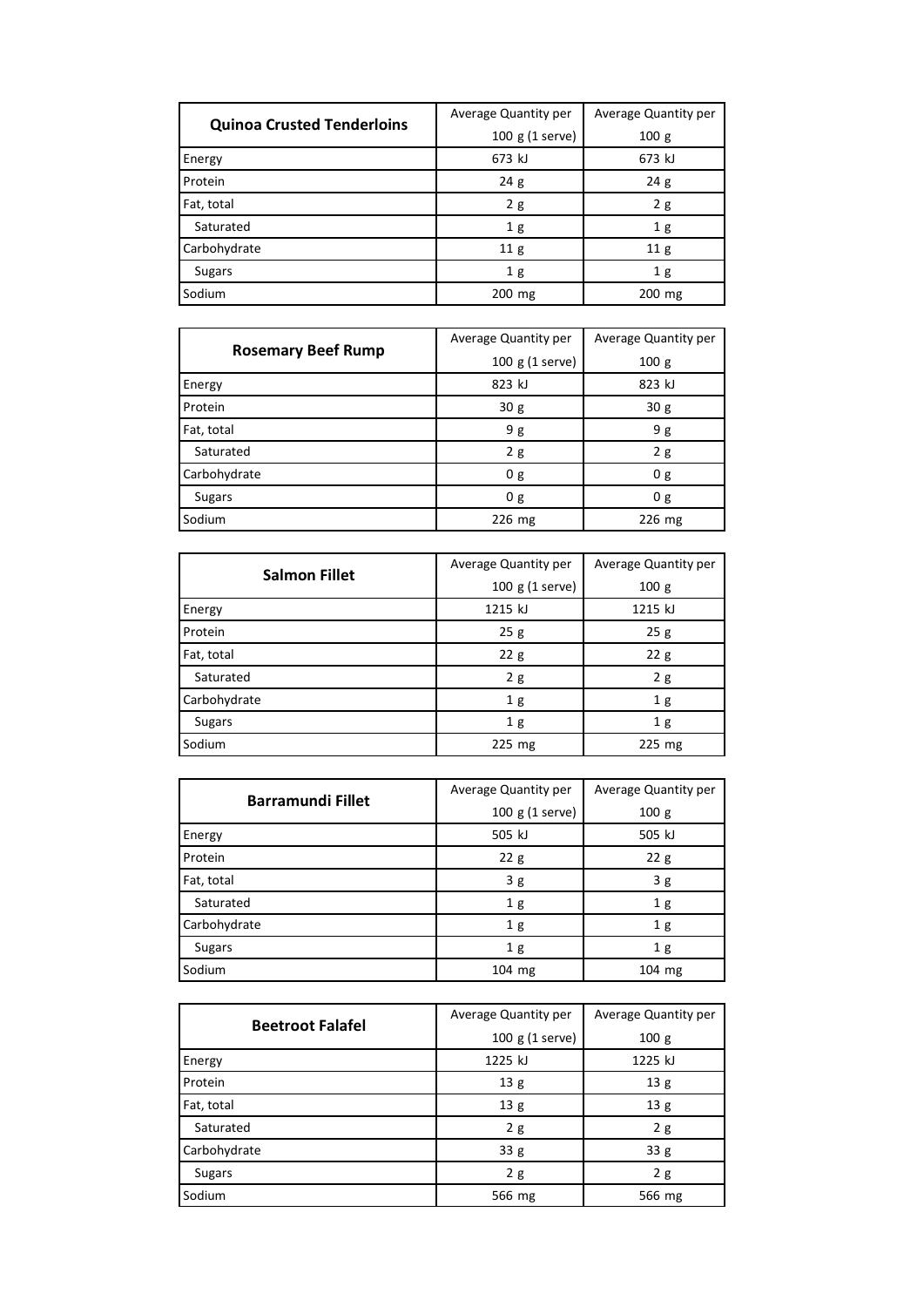| <b>Beef Meatballs in Napoli Sauce</b> | Average Quantity per | Average Quantity per |  |
|---------------------------------------|----------------------|----------------------|--|
|                                       | $100 g (1$ serve)    | 100g                 |  |
| Energy                                | 625 kJ               | 625 kJ               |  |
| Protein                               | 26g                  | 26g                  |  |
| Fat, total                            | 5g                   | 5g                   |  |
| Saturated                             | 2g                   | 2g                   |  |
| Carbohydrate                          | 0 g                  | 0 g                  |  |
| <b>Sugars</b>                         | 0 <sub>g</sub>       | 0 <sub>g</sub>       |  |
| Sodium                                | 537 mg               | 537 mg               |  |

#### **Carbs**

| <b>Brown Rice</b> | Average Quantity per | Average Quantity per |  |
|-------------------|----------------------|----------------------|--|
|                   | 100 g (1 serve)      | 100 <sub>g</sub>     |  |
| Energy            | 735 kJ               | 735 kJ               |  |
| Protein           | 4 g                  | 4g                   |  |
| Fat, total        | 1 <sub>g</sub>       | 1 <sub>g</sub>       |  |
| Saturated         | 0g                   | 0 <sub>g</sub>       |  |
| Carbohydrate      | 36g                  | 36 <sub>g</sub>      |  |
| <b>Sugars</b>     | 1 <sub>g</sub>       | 1 <sub>g</sub>       |  |
| Sodium            | 3 mg                 | 3 mg                 |  |

| <b>Basmati Rice</b> | Average Quantity per | Average Quantity per |  |
|---------------------|----------------------|----------------------|--|
|                     | 100 g (1 serve)      | 100 g                |  |
| Energy              | 679 kJ               | 679 kJ               |  |
| Protein             | 3g                   | 3g                   |  |
| Fat, total          | 0g                   | 0 <sub>g</sub>       |  |
| Saturated           | 0 <sub>g</sub>       | 0 <sub>g</sub>       |  |
| Carbohydrate        | 36g                  | 36 <sub>g</sub>      |  |
| <b>Sugars</b>       | 0g                   | 0 <sub>g</sub>       |  |
| Sodium              | $0 \text{ mg}$       | $0 \, mg$            |  |

| <b>Rosemary Baked Sweet Potato</b> | Average Quantity per | Average Quantity per |  |
|------------------------------------|----------------------|----------------------|--|
|                                    | 100 g (1 serve)      | 100g                 |  |
| Energy                             | 484 kJ               | 484 kJ               |  |
| Protein                            | 3g                   | 3g                   |  |
| Fat, total                         | 1 <sub>g</sub>       | 1 <sub>g</sub>       |  |
| Saturated                          | 0 <sub>g</sub>       | 0 g                  |  |
| Carbohydrate                       | 21 <sub>g</sub>      | 21 <sub>g</sub>      |  |
| <b>Sugars</b>                      | 8 g                  | 8 <sub>g</sub>       |  |
| Sodium                             | 301 mg               | 301 mg               |  |

|                            | Average Quantity per | Average Quantity per |
|----------------------------|----------------------|----------------------|
| <b>Sweet Potato Wedges</b> | $100 g (1$ serve)    | 100g                 |
| Energy                     | 946 kJ               | 946 kJ               |
| Protein                    | 2g                   | 2g                   |
| Fat, total                 | 8 g                  | 8 g                  |
| Saturated                  | 1 <sub>g</sub>       | 1 <sub>g</sub>       |
| Carbohydrate               | 35g                  | 35g                  |
| Sugars                     | 11 <sub>g</sub>      | 11 <sub>g</sub>      |
| Sodium                     | 277 mg               | 277 mg               |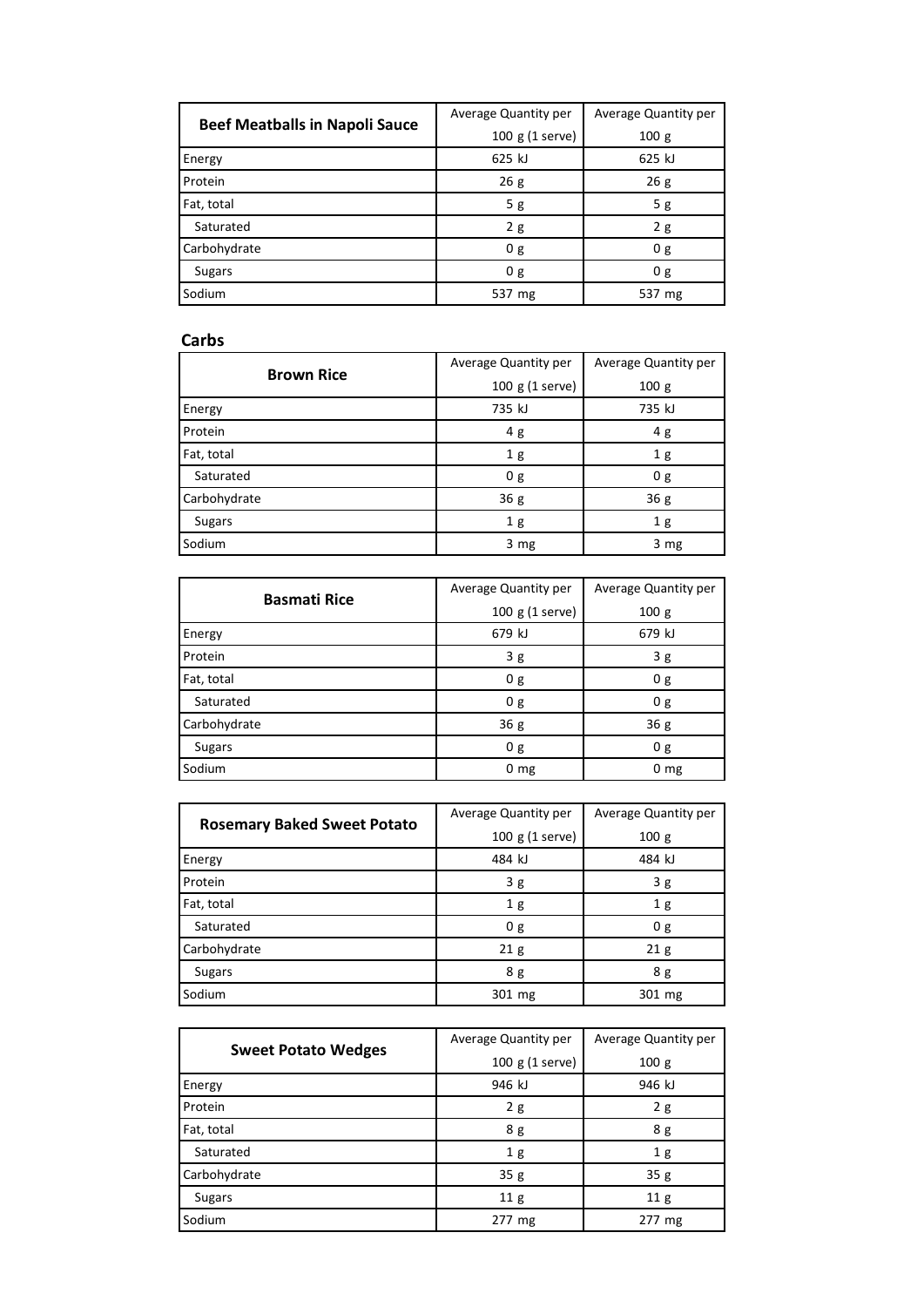| Quinoa        | Average Quantity per | Average Quantity per |
|---------------|----------------------|----------------------|
|               | 80 g (1 serve)       | 100 g                |
| Energy        | 346 kJ               | 433 kJ               |
| Protein       | 3g                   | 4g                   |
| Fat, total    | 1 <sub>g</sub>       | 1 <sub>g</sub>       |
| Saturated     | 0 <sub>g</sub>       | 0 <sub>g</sub>       |
| Carbohydrate  | 13 g                 | 16 g                 |
| <b>Sugars</b> | 1 <sub>g</sub>       | 1 <sub>g</sub>       |
| Sodium        | 3 mg                 | 4 mg                 |

# **Veg**

| <b>Broccoli</b> | Average Quantity per | Average Quantity per |
|-----------------|----------------------|----------------------|
|                 | 100 g (1 serve)      | 100 <sub>g</sub>     |
| Energy          | 100 kJ               | 100 kJ               |
| Protein         | 3g                   | 3g                   |
| Fat, total      | 0 <sub>g</sub>       | 0 <sub>g</sub>       |
| Saturated       | 0g                   | 0 g                  |
| Carbohydrate    | 1 <sub>g</sub>       | 1 <sub>g</sub>       |
| <b>Sugars</b>   | 1 <sub>g</sub>       | 1 <sub>g</sub>       |
| Sodium          | 13 <sub>mg</sub>     | 13 <sub>mg</sub>     |

| <b>Coconut Oil Baked Pumpkin</b> | Average Quantity per | Average Quantity per |
|----------------------------------|----------------------|----------------------|
|                                  | 100 g (1 serve)      | 100g                 |
| Energy                           | 251 kJ               | 251 kJ               |
| Protein                          | 2g                   | 2g                   |
| Fat, total                       | 2g                   | 2g                   |
| Saturated                        | 1 <sub>g</sub>       | 1 <sub>g</sub>       |
| Carbohydrate                     | 8 <sub>g</sub>       | 8 g                  |
| <b>Sugars</b>                    | 5g                   | 5g                   |
| Sodium                           | 126 mg               | 126 mg               |

| <b>Green Beans</b> | Average Quantity per | Average Quantity per |
|--------------------|----------------------|----------------------|
|                    | 100 g (1 serve)      | 100 g                |
| Energy             | 115 kJ               | 115 kJ               |
| Protein            | 2g                   | 2g                   |
| Fat, total         | 0 g                  | 0 g                  |
| Saturated          | 0 <sub>g</sub>       | 0 g                  |
| Carbohydrate       | 4 g                  | 4g                   |
| <b>Sugars</b>      | 3g                   | 3g                   |
| Sodium             | $0 \text{ mg}$       | 0 <sub>mg</sub>      |

| <b>Miso Eggplant</b> | Average Quantity per | Average Quantity per |
|----------------------|----------------------|----------------------|
|                      | 80 g (1 serve)       | 100g                 |
| Energy               | 174 kJ               | 217 kJ               |
| Protein              | 2g                   | 3g                   |
| Fat, total           | 2g                   | 3g                   |
| Saturated            | 0 <sub>g</sub>       | 0 g                  |
| Carbohydrate         | 4g                   | 5g                   |
| <b>Sugars</b>        | 3g                   | 4g                   |
| Sodium               | $115$ mg             | 144 mg               |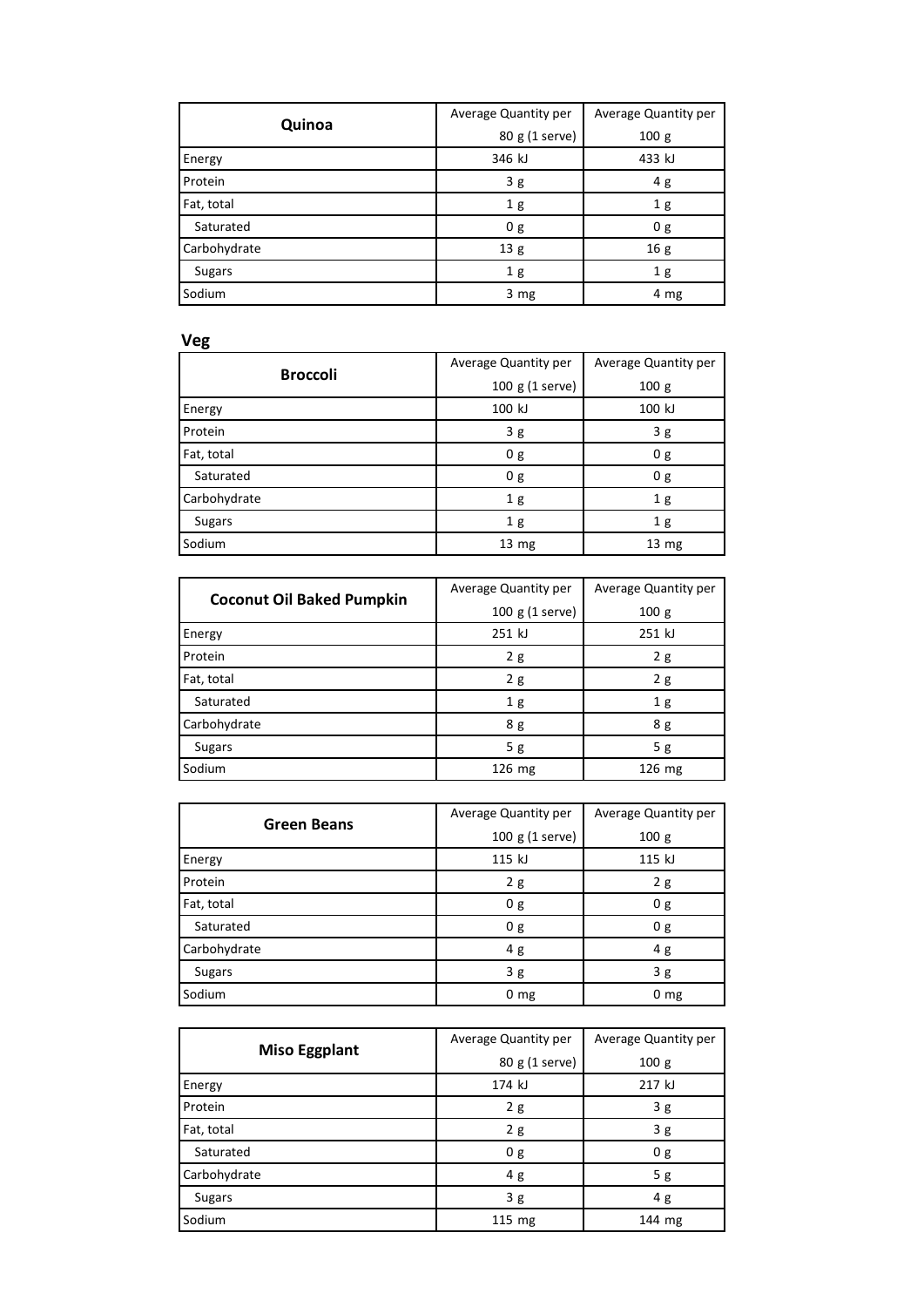| <b>Baked Carrot Medley</b> | Average Quantity per | Average Quantity per |
|----------------------------|----------------------|----------------------|
|                            | $100 g (1$ serve)    | 100 <sub>g</sub>     |
| Energy                     | 348 kJ               | 348 kJ               |
| Protein                    | 1 <sub>g</sub>       | 1 <sub>g</sub>       |
| Fat, total                 | 3g                   | 3g                   |
| Saturated                  | 0 <sub>g</sub>       | 0 <sub>g</sub>       |
| Carbohydrate               | 11 <sub>g</sub>      | 11 <sub>g</sub>      |
| Sugars                     | 10g                  | 10g                  |
| Sodium                     | 195 mg               | 195 mg               |

| <b>Maple Baked Brussel Sprouts</b> | Average Quantity per | Average Quantity per |
|------------------------------------|----------------------|----------------------|
|                                    | 100 g (1 serve)      | 100 g                |
| Energy                             | 334 kJ               | 334 kJ               |
| Protein                            | 5g                   | 5g                   |
| Fat, total                         | 2g                   | 2g                   |
| Saturated                          | 0 <sub>g</sub>       | 0 g                  |
| Carbohydrate                       | 8g                   | 8 g                  |
| <b>Sugars</b>                      | 8 g                  | 8 g                  |
| Sodium                             | 308 mg               | 308 mg               |

| <b>Fresh Avocado</b> | Average Quantity per | Average Quantity per |
|----------------------|----------------------|----------------------|
|                      | 40 g (1 serve)       | 100 <sub>g</sub>     |
| Energy               | 231 kJ               | 578 kJ               |
| Protein              | 1 <sub>g</sub>       | 3g                   |
| Fat, total           | 6g                   | 15g                  |
| Saturated            | 1 <sub>g</sub>       | 3g                   |
| Carbohydrate         | 1 <sub>g</sub>       | 3g                   |
| <b>Sugars</b>        | 0 <sub>g</sub>       | 0 g                  |
| Sodium               | $3 \, mg$            | 8 mg                 |

| Parmesan baked cauliflower | Average Quantity per | Average Quantity per |
|----------------------------|----------------------|----------------------|
|                            | 100 g (1 serve)      | 100 <sub>g</sub>     |
| Energy                     | 292 kJ               | 292 kJ               |
| Protein                    | 4g                   | 4g                   |
| Fat, total                 | 4g                   | 4g                   |
| Saturated                  | 1 <sub>g</sub>       | 1 <sub>g</sub>       |
| Carbohydrate               | 4g                   | 4g                   |
| <b>Sugars</b>              | 3g                   | 3g                   |
| Sodium                     | 320 mg               | 320 mg               |

| <b>Side Salad</b> | Average Quantity per | Average Quantity per |
|-------------------|----------------------|----------------------|
|                   | $100 g (1$ serve)    | 100g                 |
| Energy            | 737 kJ               | 737 kJ               |
| Protein           | 1 <sub>g</sub>       | 1 <sub>g</sub>       |
| Fat, total        | 18 g                 | 18 <sub>g</sub>      |
| Saturated         | 2g                   | 2g                   |
| Carbohydrate      | 2g                   | 2g                   |
| <b>Sugars</b>     | 2g                   | 2g                   |
| Sodium            | 191 mg               | 191 mg               |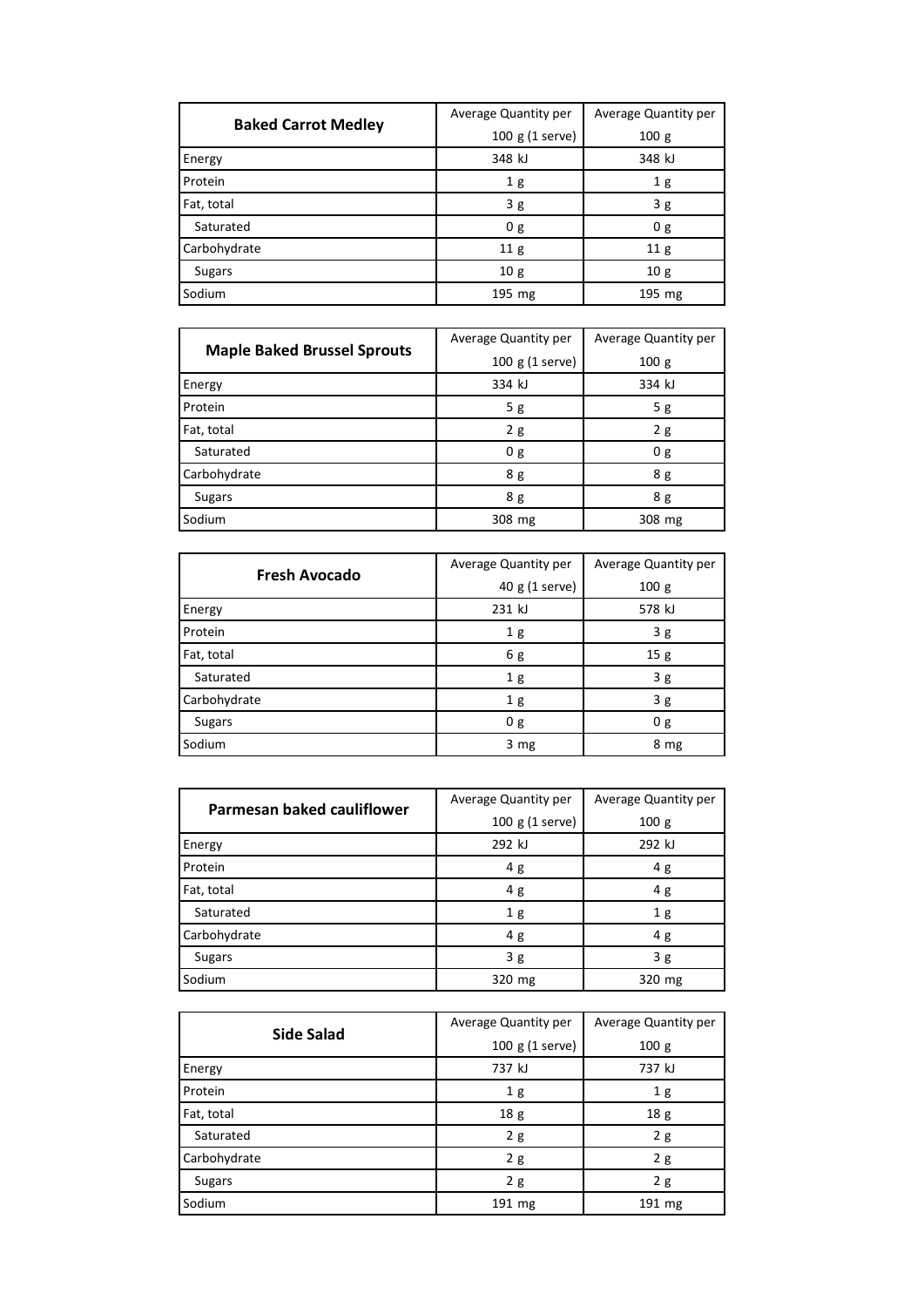| <b>Baked Mushrooms</b> | Average Quantity per | Average Quantity per |
|------------------------|----------------------|----------------------|
|                        | $100 g (1$ serve)    | 100 <sub>g</sub>     |
| Energy                 | 401 kJ               | 401 kJ               |
| Protein                | 4 g                  | 4g                   |
| Fat, total             | 8 g                  | 8 g                  |
| Saturated              | 1 <sub>g</sub>       | 1 <sub>g</sub>       |
| Carbohydrate           | 2g                   | 2g                   |
| <b>Sugars</b>          | 0 <sub>g</sub>       | 0 <sub>g</sub>       |
| Sodium                 | 317 mg               | 317 mg               |

#### **Sides**

| <b>Boiled Egg</b> | Average Quantity per | Average Quantity per |
|-------------------|----------------------|----------------------|
|                   | 41 g (1 serve)       | 100 g                |
| Energy            | 235 kJ               | 573 kJ               |
| Protein           | 5g                   | 12g                  |
| Fat, total        | 4g                   | 10 <sub>g</sub>      |
| Saturated         | 1 <sub>g</sub>       | 2g                   |
| Carbohydrate      | 0 g                  | 0 <sub>g</sub>       |
| <b>Sugars</b>     | 0g                   | 0g                   |
| Sodium            | 52 mg                | $127 \text{ mg}$     |

| <b>Beetroot Hommus</b> | Average Quantity per | Average Quantity per |
|------------------------|----------------------|----------------------|
|                        | 40 g (1 serve)       | 100 <sub>g</sub>     |
| Energy                 | 352 kJ               | 880 kJ               |
| Protein                | 1 <sub>g</sub>       | 3g                   |
| Fat, total             | 6g                   | 15g                  |
| Saturated              | 1 <sub>g</sub>       | 3g                   |
| Carbohydrate           | 6 g                  | 15g                  |
| <b>Sugars</b>          | 5g                   | 13 g                 |
| Sodium                 | 306 mg               | 765 mg               |

| Aioli         | Average Quantity per | Average Quantity per |
|---------------|----------------------|----------------------|
|               | 40 g (1 serve)       | 100 g                |
| Energy        | 1140 kJ              | 2850 kJ              |
| Protein       | 1 <sub>g</sub>       | 3g                   |
| Fat, total    | 30 <sub>g</sub>      | 75g                  |
| Saturated     | 2g                   | 5g                   |
| Carbohydrate  | 1 <sub>g</sub>       | 3g                   |
| <b>Sugars</b> | 0g                   | 0 g                  |
| Sodium        | 201 mg               | 503 mg               |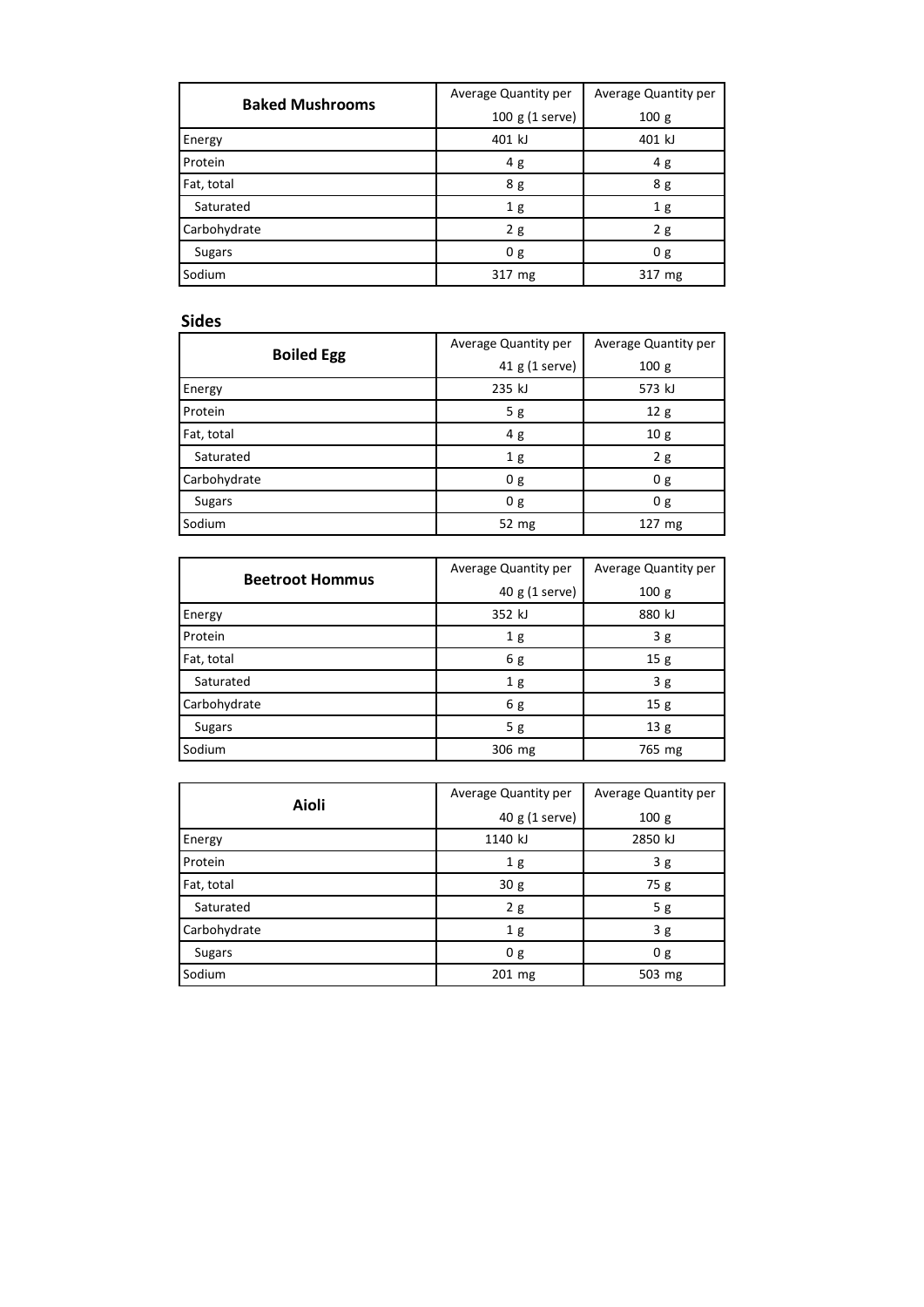| <b>Chilli Aioli</b> | Average Quantity per | Average Quantity per |
|---------------------|----------------------|----------------------|
|                     | 40 g (1 serve)       | 100g                 |
| Energy              | 968 kJ               | 2420 kJ              |
| Protein             | 1 <sub>g</sub>       | 3g                   |
| Fat, total          | 24g                  | 60 g                 |
| Saturated           | 2g                   | 5g                   |
| Carbohydrate        | 3g                   | 8 g                  |
| <b>Sugars</b>       | 3g                   | 8 g                  |
| Sodium              | 353 mg               | 882 mg               |

| <b>Harissa</b> | Average Quantity per | Average Quantity per |
|----------------|----------------------|----------------------|
|                | 40 g (1 serve)       | 100 g                |
| Energy         | 595 kJ               | 1488 kJ              |
| Protein        | 0 g                  | 0 g                  |
| Fat, total     | 15g                  | 38 g                 |
| Saturated      | 2g                   | 5g                   |
| Carbohydrate   | 1 <sub>g</sub>       | 3g                   |
| <b>Sugars</b>  | 0 g                  | 0g                   |
| Sodium         | 172 mg               | 430 mg               |

| <b>Herb Mayo</b> | Average Quantity per | Average Quantity per |
|------------------|----------------------|----------------------|
|                  | 40 g (1 serve)       | 100 g                |
| Energy           | 824 kJ               | 2060 kJ              |
| Protein          | 0 <sub>g</sub>       | 0 g                  |
| Fat, total       | 20 <sub>g</sub>      | 50 g                 |
| Saturated        | 2g                   | 5g                   |
| Carbohydrate     | 4g                   | 10 <sub>g</sub>      |
| <b>Sugars</b>    | 3g                   | 8 g                  |
| Sodium           | 278 mg               | 695 mg               |

| <b>Tahini Dressing</b> | Average Quantity per | Average Quantity per |
|------------------------|----------------------|----------------------|
|                        | 40 g (1 serve)       | 100 <sub>g</sub>     |
| Energy                 | 315 kJ               | 788 kJ               |
| Protein                | 2g                   | 5g                   |
| Fat, total             | 7g                   | 18 <sub>g</sub>      |
| Saturated              | 5 g                  | 13 <sub>g</sub>      |
| Carbohydrate           | 3g                   | 8 g                  |
| <b>Sugars</b>          | 0 <sub>g</sub>       | 0 g                  |
| Sodium                 | 146 mg               | 365 mg               |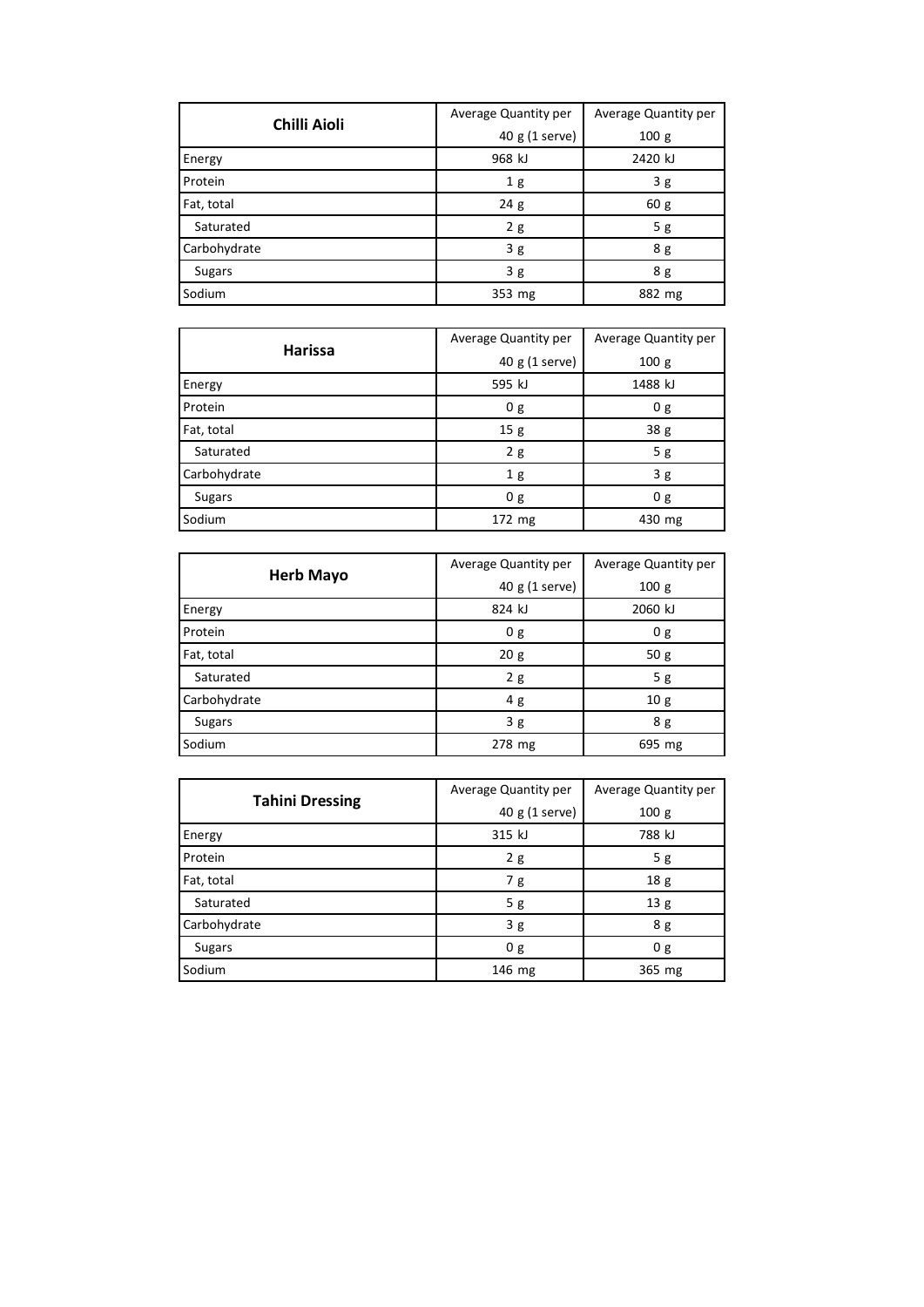| <b>Kids waffles</b> | Average Quantity per | Average Quantity per |
|---------------------|----------------------|----------------------|
|                     | 197 g (1 serve)      | 100g                 |
| Energy              | 2803 kJ              | 1423 kJ              |
| Protein             | 10g                  | 5g                   |
| Fat, total          | 36g                  | 18 <sub>g</sub>      |
| Saturated           | 29g                  | 15g                  |
| Carbohydrate        | 75g                  | 38 g                 |
| <b>Sugars</b>       | 42g                  | 21 <sub>g</sub>      |
| Sodium              | 268 mg               | 136 mg               |

| <b>Cheese Toasty</b> | Average Quantity per | Average Quantity per |
|----------------------|----------------------|----------------------|
|                      | 121 g (1 serve)      | 100 <sub>g</sub>     |
| Energy               | 1278 kJ              | 1056 kJ              |
| Protein              | 13 <sub>g</sub>      | 11 <sub>g</sub>      |
| Fat, total           | 9 g                  | 7 g                  |
| Saturated            | 5 g                  | 4g                   |
| Carbohydrate         | 41 <sub>g</sub>      | 34 g                 |
| <b>Sugars</b>        | 0 <sub>g</sub>       | 0 g                  |
| Sodium               | 696 mg               | 575 mg               |

|                           | Average Quantity per | Average Quantity per |
|---------------------------|----------------------|----------------------|
| Kids' Eggs, Bacon & Toast | 200 g (1 serve)      | 100g                 |
| Energy                    | 1480 kJ              | 740 kJ               |
| Protein                   | 22g                  | 11 <sub>g</sub>      |
| Fat, total                | 19 g                 | 10 <sub>g</sub>      |
| Saturated                 | 7 g                  | 4 g                  |
| Carbohydrate              | 23g                  | 12g                  |
| Sugars                    | 3g                   | 2g                   |
| Sodium                    | 916 mg               | 458 mg               |

| <b>Kids' Pancakes</b> | Average Quantity per | Average Quantity per |
|-----------------------|----------------------|----------------------|
|                       | 114 g (1 serve)      | 100 <sub>g</sub>     |
| Energy                | 1243 kJ              | 1090 kJ              |
| Protein               | 13 g                 | 11 <sub>g</sub>      |
| Fat, total            | 2g                   | 2g                   |
| Saturated             | 1 <sub>g</sub>       | 1 <sub>g</sub>       |
| Carbohydrate          | 53g                  | 46g                  |
| <b>Sugars</b>         | 39 g                 | 34 <sub>g</sub>      |
| Sodium                | 512 mg               | 449 mg               |

**Kids**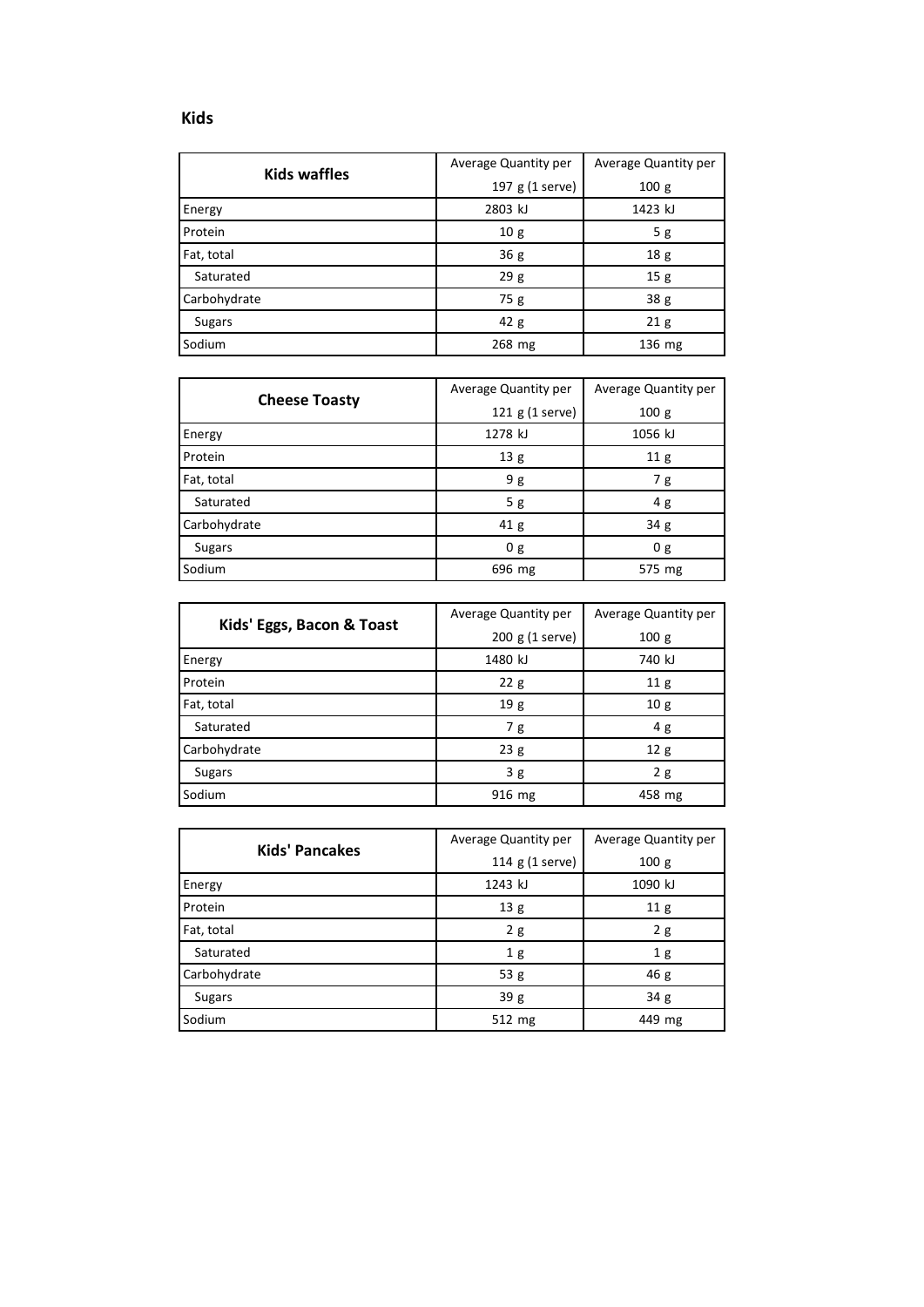| <b>Kids Cheeseburger</b> | Average Quantity per | Average Quantity per |
|--------------------------|----------------------|----------------------|
|                          | 192 g (1 serve)      | 100g                 |
| Energy                   | 2621 kJ              | 1365 kJ              |
| Protein                  | 50g                  | 26g                  |
| Fat, total               | 31 <sub>g</sub>      | 16g                  |
| Saturated                | 13 <sub>g</sub>      | 7 g                  |
| Carbohydrate             | 35g                  | 18 <sub>g</sub>      |
| <b>Sugars</b>            | 10 <sub>g</sub>      | 5g                   |
| Sodium                   | 760 mg               | 396 mg               |

| <b>Kids Juicy Meatballs with Basmati</b> | Average Quantity per | Average Quantity per |  |
|------------------------------------------|----------------------|----------------------|--|
| rice                                     | $220$ g (1 serve)    | 100g                 |  |
| Energy                                   | 1304 kJ              | 593 kJ               |  |
| Protein                                  | 28g                  | 13 <sub>g</sub>      |  |
| Fat, total                               | 5g                   | 2g                   |  |
| Saturated                                | 2g                   | 1 <sub>g</sub>       |  |
| Carbohydrate                             | 36 g                 | 16g                  |  |
| Sugars                                   | 0 g                  | 0 g                  |  |
| Sodium                                   | 537 mg               | 244 mg               |  |

| <b>Chicken Tenders &amp; Sweet Potato</b> | Average Quantity per | Average Quantity per |  |
|-------------------------------------------|----------------------|----------------------|--|
| <b>Wedges</b>                             | 260 g (1 serve)      | 100 <sub>g</sub>     |  |
| Energy                                    | 2574 kJ              | 990 kJ               |  |
| Protein                                   | 25g                  | 10 <sub>g</sub>      |  |
| Fat, total                                | 39g                  | 15g                  |  |
| Saturated                                 | 4g                   | 2g                   |  |
| Carbohydrate                              | 41 g                 | 16g                  |  |
| Sugars                                    | 10g                  | 4g                   |  |
| Sodium                                    | 624 mg               | 240 mg               |  |

| <b>Chicken Breast with Broccoli &amp; rice</b> | Average Quantity per | Average Quantity per |  |
|------------------------------------------------|----------------------|----------------------|--|
|                                                | 330 g (1 serve)      | 100g                 |  |
| Energy                                         | 1679 kJ              | 509 kJ               |  |
| Protein                                        | 30 <sub>g</sub>      | 9 g                  |  |
| Fat, total                                     | 12 <sub>g</sub>      | 4g                   |  |
| Saturated                                      | 2g                   | 1 <sub>g</sub>       |  |
| Carbohydrate                                   | 41 <sub>g</sub>      | 12 <sub>g</sub>      |  |
| <b>Sugars</b>                                  | 3g                   | 1 <sub>g</sub>       |  |
| Sodium                                         | 576 mg               | 175 mg               |  |